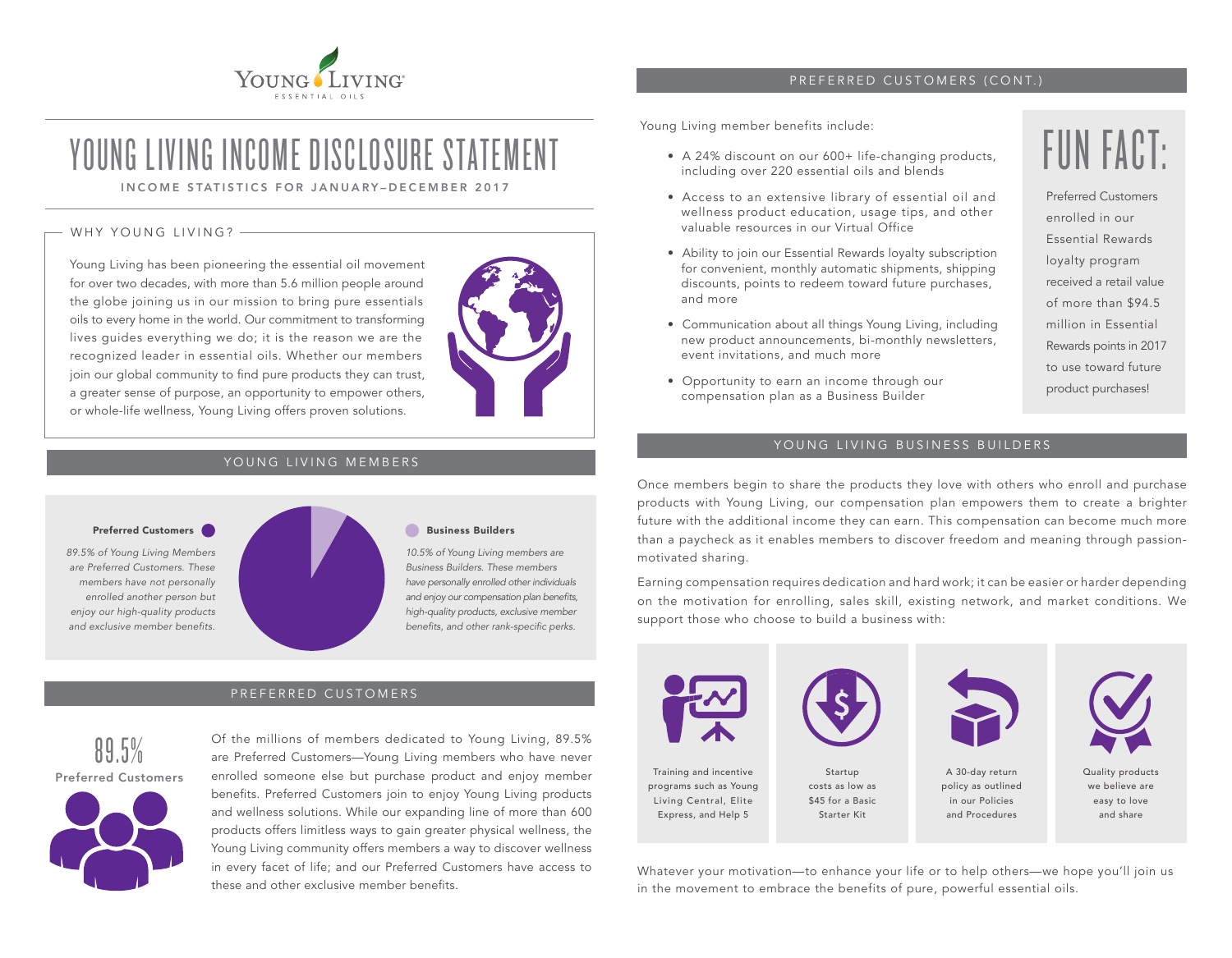### YOUNG LIVING BUSINESS BUILDERS (CONT.)



### GETTING STARTED WITH A YOUNG LIVING BUSINESS

### 33% DISTRIBUTOR\*

Many of our members fall in love with our products and are Preferred Customers long before they ever consider building a Young Living business. When Preferred Customers begin building a business by personally enrolling another individual, they're deemed as Distributor rank by Young Living—our entrylevel business-building rank. In 2017, 33%\* of Young Living business-building members were ranked as Distributor and earned an average commission of \$26 per month or \$312 per year.

### BUILDING A BUSINESS

## 63% STAR TO EXECUTIVE\*

On average, a Distributor-level member enrolls approximately two other members before advancing to Young Living's next business-building rank of Star. Of all Young Living business-building members, 63%\* rank as Star, Senior Star, or Executive. These individuals have advanced by either organically sharing Young Living or actively pursuing a business.

### STAR–EXECUTIVE

| YOUNG LIVING<br>MEMBER RANK | PERCENTAGE OF<br>STAR-EXECUTIVE<br><b>MEMBERS</b> | <b>AVERAGE</b><br>MONTHLY<br><b>INCOME</b> | ANNUALIZED<br><b>AVERAGE</b><br><b>INCOME</b> | <b>AVERAGE</b><br><b>MONTHS TO</b><br><b>ACHIEVE RANK</b> |  |
|-----------------------------|---------------------------------------------------|--------------------------------------------|-----------------------------------------------|-----------------------------------------------------------|--|
| <b>STAR</b>                 | 64.8%                                             | \$75                                       | \$906                                         | 12 (1 yr.)                                                |  |
| <b>SENIOR STAR</b>          | 24.8%                                             | \$235                                      | \$2,819                                       | 19 (1 yr. 7 mo.)                                          |  |
| <b>EXECUTIVE</b>            | 10.4%                                             | \$502                                      | \$6,028                                       | 25 (2 yr. 1 mo.)                                          |  |

### GROWING A BUSINESS

## 3% SILVER TO PLATINUM\*

Silver, Gold, and Platinum-ranked members make up 3%\* of our business-building ranked members. As members focus on growing their Young Living business and dedicate themselves to the hard work required to be successful, they move up ranks and become eligible for additional earning opportunities and other benefits like exclusive recognition events, leadership trainings, and more.

#### SILVER–PLATINUM

| YOUNG LIVING<br>MEMBER RANK | <b>PERCENTAGE OF</b><br>SILVER-PLATINUM<br><b>MEMBERS</b> | <b>AVERAGE</b><br>MONTHLY<br><b>INCOME</b> | ANNUALIZED<br><b>AVERAGE</b><br><b>INCOME</b> | <b>AVERAGE</b><br><b>MONTHS TO</b><br><b>ACHIEVE RANK</b> |  |
|-----------------------------|-----------------------------------------------------------|--------------------------------------------|-----------------------------------------------|-----------------------------------------------------------|--|
|                             |                                                           |                                            |                                               |                                                           |  |
| <b>SILVER</b>               | 77.1%                                                     | \$2,088                                    | \$25,059                                      | 32 (2 yr. 8 mo.)                                          |  |
|                             |                                                           |                                            |                                               |                                                           |  |
| GOLD                        | 17.4%                                                     | \$5,666                                    | \$67,995                                      | 49 (4 yr. 1 mo.)                                          |  |
| <b>PLATINUM</b>             | 5.5%                                                      | \$13,872                                   | \$166,468                                     | 58 (4 yr. 10 mo.)                                         |  |

### REVOILUTIONARY LEADERS

## 1% DIAMOND TO ROYAL CROWN DIAMOND\*

Individuals like our RevOILutionary Leaders who have found significant success and achieved Young Living's higher ranks have typically dedicated considerable time and effort to their businesses. Diamond+ members receive enhanced benefits, including additional earning opportunities, exclusive recognition events and leadership trainings, early communication from Young Living about product launches and other company efforts, and much more. Many of these members do incredible things with their extra income like assisting their communities and donating to charities, humanitarian projects, and more. These members make up 1% of Young Living's business-building members, but they make a great impact on the world through their passion and generosity.

#### DIAMOND–ROYAL CROWN DIAMOND

| YOUNG LIVING<br>MEMBER RANK | PERCENTAGE<br>OF ALL<br>DIAMOND+<br><b>MEMBERS</b> | <b>AVERAGE</b><br>MONTHLY<br><b>INCOME</b> | <b>ANNUALIZED</b><br><b>AVERAGE</b><br><b>INCOME</b> | <b>AVERAGE</b><br><b>MONTHS TO</b><br><b>ACHIEVE RANK</b> |  |
|-----------------------------|----------------------------------------------------|--------------------------------------------|------------------------------------------------------|-----------------------------------------------------------|--|
| <b>DIAMOND</b>              | 69.8%                                              | \$35,348                                   | \$424,178                                            | 70 (5 yr. 10 mo.)                                         |  |
|                             |                                                    |                                            |                                                      |                                                           |  |
| <b>CROWN DIAMOND</b>        | 14.7%                                              | \$64,477                                   | \$773.724                                            | 85 (7 yr. 1 mo.)                                          |  |
| ROYAL CROWN DIAMOND         | 15.5%                                              | \$144,551                                  | \$1,734,606                                          | 97 (8 yr. 1 mo.)                                          |  |

\*The percentages listed for Distributor rank and higher are calculated from the 10.5 percent member population who are considered Business Builders, not Young Living's full member base and does not include Preferred Customers.